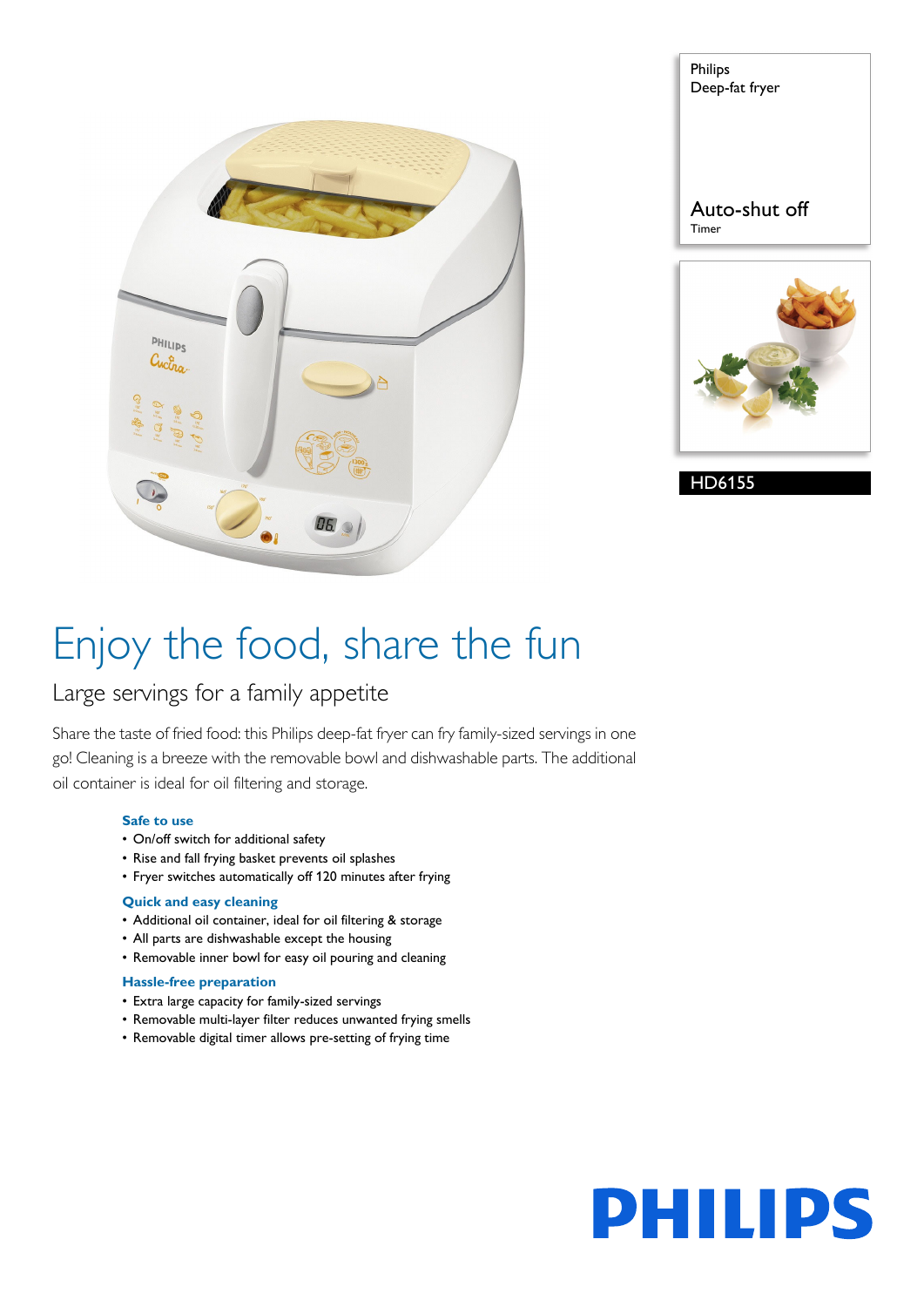Deep-fat fryer Auto-shut off Timer

## **Highlights**

#### **Large capacity** Extra large capacity for family-sized servings

### **Removable digital timer**



Allows easy pre-setting of the frying time. The timer can be removed from the fryer housing and taken along: you don't have to keep an eye on your food anymore!

#### **Removable multi-layer filter**



The Philips deep fryer reduces unwanted frying smells and is dishwashable. There is no need for replacement.

#### **Auto-shut off switch**



Ultimate safety: fryer switches automatically off 120 minutes after the last frying session.

**On/off switch** On/off switch for additional safety

#### **Rise and fall frying basket**



Rise and fall frying basket prevents oil splashes

#### **Additional oil container**



Ideal for oil filtering and storage. Filtering keeps the oil cleaner - which it is better for your health - and longer-lasting. The container can also be used for storing used oil.

#### **Dishwashable parts**



All parts are dishwashable except the housing

**Removable inner bowl**



Removable inner bowl for easy oil pouring and cleaning